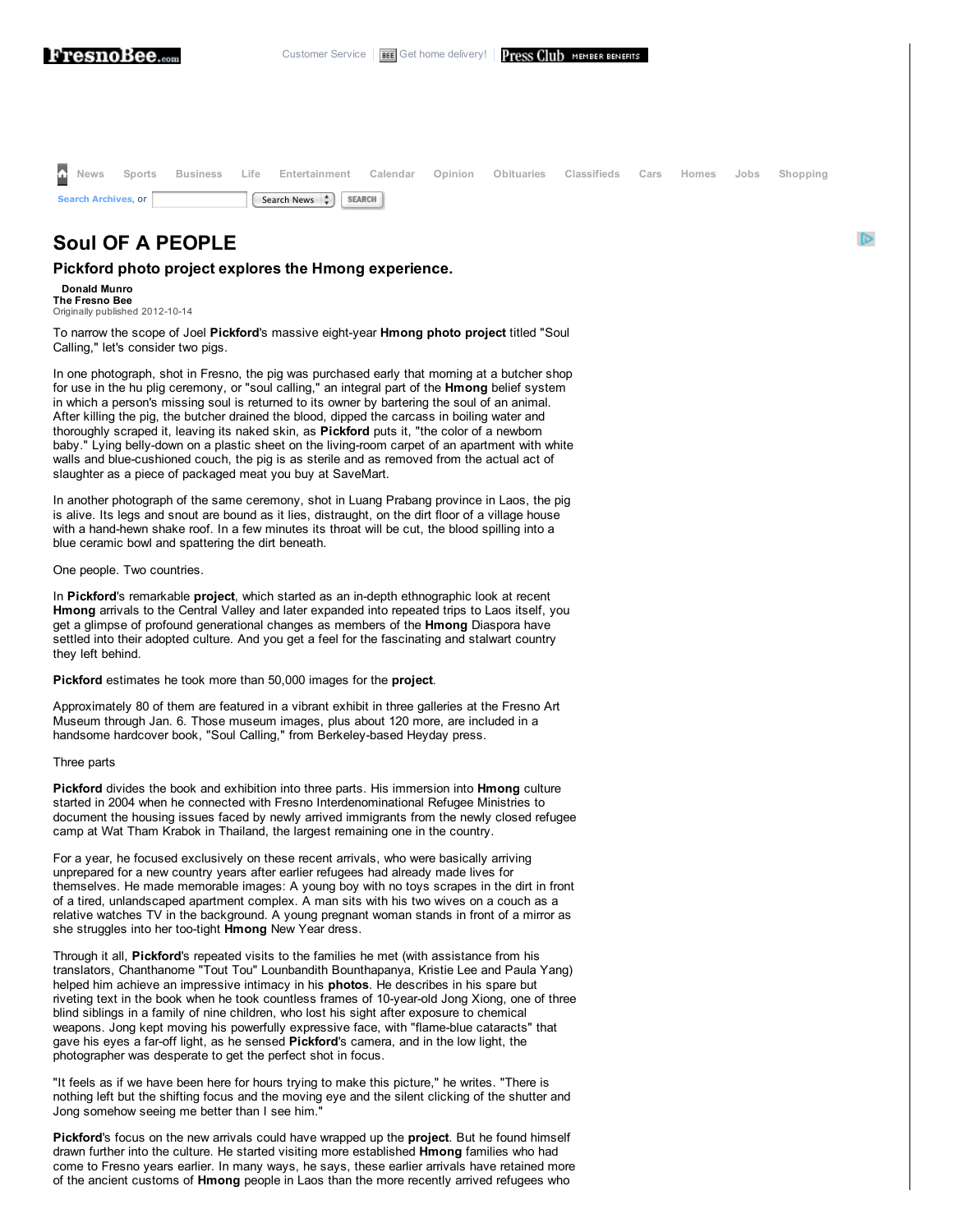had been stuck in the Thai camps for years. These **photos**, which include images of food, funerals, agriculture, **Hmong** New Year and more indelible portraits, make up the second part of the museum exhibition and book.

Still, **Pickford** pressed on. He learned to speak Laotian, studying it for two summers at the University of Wisconsin at Madison. He earned an interdisciplinary master's degree in documentary studies and Southeast Asian studies at Fresno State, using his **photo project** as his thesis. And he made six trips to Laos, climbing ever higher in the mountains to reach remote **Hmong** villages. These striking **photos** make up the third part of the book and exhibition.

Deep immersion

Getting caught up in one of his subjects isn't new for **Pickford**. (He spent a decade working on "Le Monde Creole: Photographs of Southern Louisiana," which opened at the Fresno Art Museum in 2007.) But something about "Soul Calling" riveted him like nothing before.

"I guess you could call it a pretty deep immersion," he says of his plunge into the **Hmong experience**.

His trips to Laos opened a whole new area of exploration for him, from learning about the often conflicting history of the CIA's "Secret War" and the role of Gen. Vang Pao and observing firsthand the ubiquitous bomb craters left behind by American aircraft on the famed "Plain of Jars" region of Laos.

At one point he reached a Black **Hmong** village named Ban Long Ang, made up of 36 houses straggling down a steep slope, in which many of the inhabitants had never seen a falang, or Westerner, before.

His hardest photographic moment in Laos? Keeping up with a young mother with a baby strapped to her back cutting dry rice by hand on the steep, nearly inhospitable mountain slopes of the **Hmong** highlands near the village of Ban Pha Keo. At one point he slid more than a dozen yards down the hill, accompanied by the laughter of the villagers.

Pickford's whole-hearted embrace of the Hmong culture, and his insistent immersion in it -not to mention his repeated visits to Laos -- pre-empts some of the inevitable criticisms that might be heard of a white person documenting and appropriating another culture. Still, when **Pickford** was teaching a class at Fresno State, he'd sometimes hear those criticisms from his students.

"I constantly had white kids from the suburbs saying I had no right to be doing this," he says.

But he is adamant that he's been more than an outsider looking in. His mission, he says, has been to combine photography, ethnography and journalism to document **Hmong** customs that are rapidly dying out as a younger generation becomes increasingly Americanized.

And he emphasizes that his journey has been a personal one, dependent on the people he met and the friends he made.

One of **Pickford**'s proudest moments was when he was welcomed into the Fresno family of Wa Lor Lee and Yer Lor Lee. The Lees raised their seven children to excel in the American education system (one is a university professor) but also to learn the **Hmong** language and culture. One day Yer Lor Lee, a respected shaman, told him, "From now on I will always think of you as my son," and gave him a **Hmong** name: Pob Tsuas. **Pickford** calls himself "adopted."

David "Xue" Lee, an adult son, says the family is proud of "Soul Calling."

"We haven't had a lot in terms of books and movies to preserve the culture," he says. "He really captured the essence of what the **Hmong** people are going through at the moment. The thing about Joel we really appreciate is him getting to know us as people, versus him just coming in to get what he wants."

Many of the **Hmong** customs from Laos are being slowly diluted in the United States -- an obvious result of the assimilation process, **Pickford** says.

Yet there's an effort to keep those customs, if only with a modern twist.

Take those two pigs used for the hu plig ceremony, for example. The contrast isn't just the butchershop lack of blood vs. cutting a live pig's throat, or the carpeting vs. dirt floor. In the Fresno **photo**, the offerings next to the pig include the everpresent **Hmong** paper "spirit money" -- and an unopened 12-pack of Pepsi.

The columnist can be reached at dmunro@fresnobee.com or (559) 4416373. Read his blog at fresnobeehive.com.

INFOBOX

MORE INFO

"Soul Calling," through Jan. 6, Fresno Art Museum, 2233 N. First St. fresnoartmuseum.org, (559) 4414221. \$5. Also on display: "Threads of Life: The Art of Houa Vang," an exhibition of story cloths and decorative clothing.